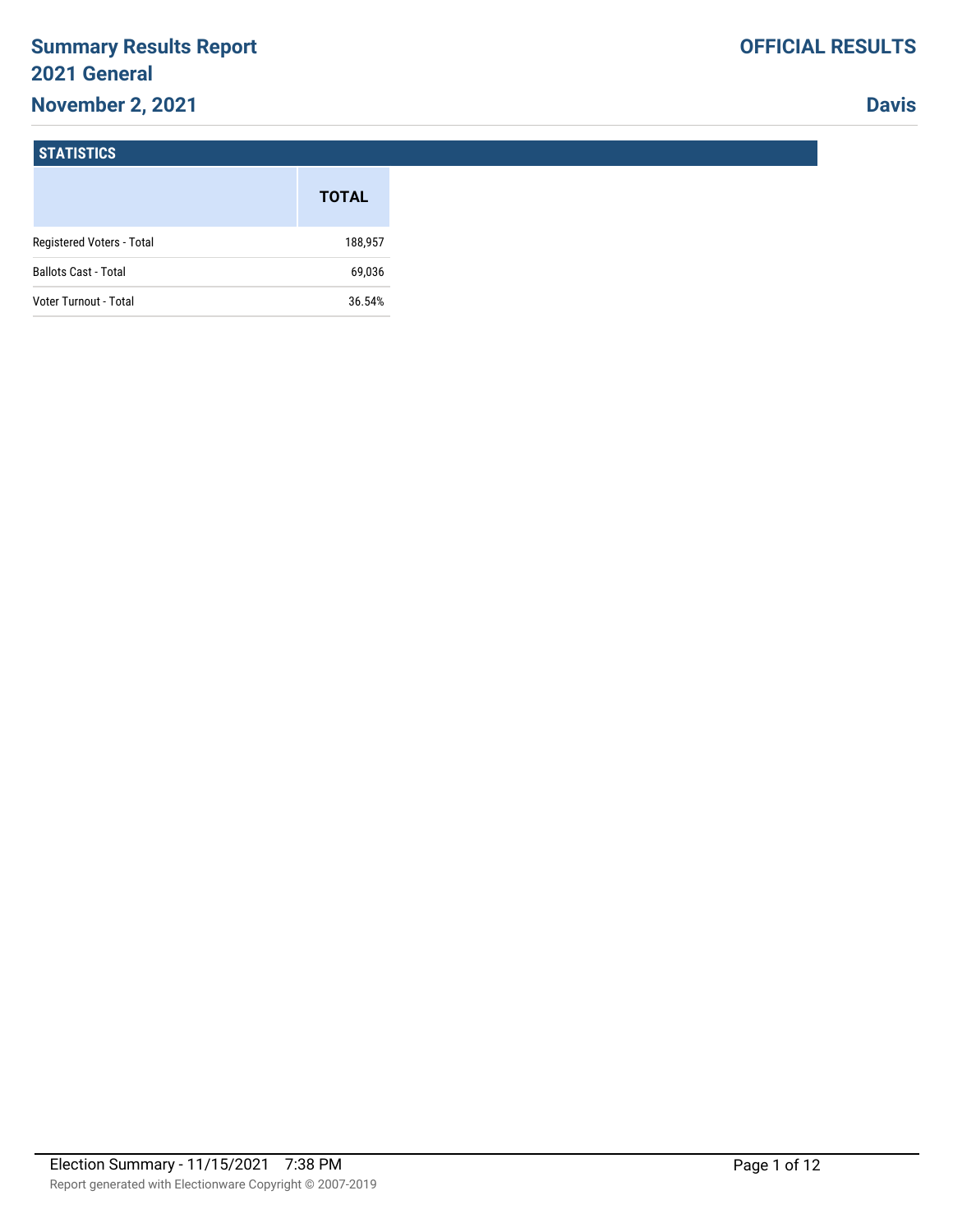### **Bountiful City Mayor**

Vote For 1

|                              | <b>TOTAL</b> |
|------------------------------|--------------|
| <b>KENDALYN KEYES HARRIS</b> | 8,736        |
| <b>RANDY LEWIS</b>           | 4,443        |
| <b>Total Votes Cast</b>      | 13,179       |

# **Bountiful City Council**

Vote For 2

|                            | <b>TOTAL</b> |
|----------------------------|--------------|
| <b>JESSE BELL</b>          | 7,307        |
| <b>CECILEE PRICE-HUISH</b> | 6,826        |
| <b>BETH CHILD</b>          | 6,236        |
| <b>SETH ROBERT WRIGHT</b>  | 3,530        |
| <b>Total Votes Cast</b>    | 23,899       |

## **Centerville City Mayor**

Vote For 1

|                         | <b>TOTAL</b> |
|-------------------------|--------------|
| <b>CLARK WILKINSON</b>  | 3,383        |
| <b>LAWRENCE WRIGHT</b>  | 1,778        |
| <b>Total Votes Cast</b> | 5,161        |

## **Centerville City Council**

|                           | <b>TOTAL</b> |
|---------------------------|--------------|
| <b>GINA HIRST</b>         | 2,911        |
| <b>SPENCER SUMMERHAYS</b> | 2,875        |
| NANNETTE S. SMITH         | 2,098        |
| STEPHANIE (MCINTYRE) IVIE | 1,876        |
| <b>Total Votes Cast</b>   | 9.760        |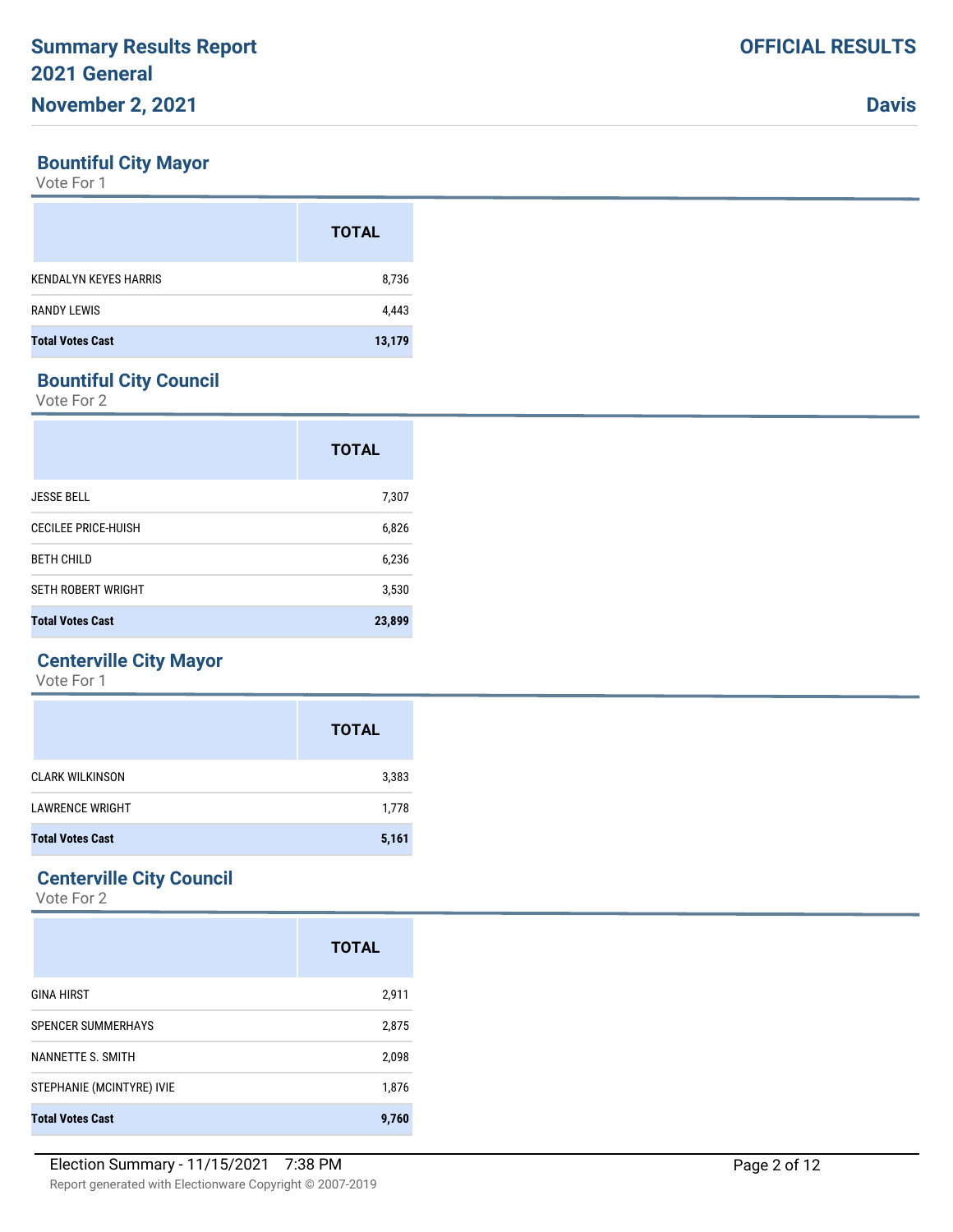#### **OFFICIAL BALLOT PROPOSITION FOR THE CENTERVILLE CITY, UTAH SPECIAL BOND ELECTION** Vote For 1

|                                    | <b>TOTAL</b> |
|------------------------------------|--------------|
| FOR THE ISSUANCE OF BONDS (YES)    | 2,317        |
| AGAINST THE ISSUANCE OF BONDS (NO) | 2,086        |
| <b>Total Votes Cast</b>            | 4.403        |

### **Clearfield City Mayor**

Vote For 1

|                         | <b>TOTAL</b> |
|-------------------------|--------------|
| <b>MARK R. SHEPHERD</b> | 1,722        |
| <b>Total Votes Cast</b> | 1,722        |

# **Clearfield City Council**

Vote For 2

|                         | <b>TOTAL</b> |
|-------------------------|--------------|
| <b>TIM ROPER</b>        | 1,533        |
| <b>KARECE THOMPSON</b>  | 1,457        |
| Write-In Totals         | 86           |
| Not Assigned            | 86           |
| <b>Total Votes Cast</b> | 3,076        |

# **Clinton City Mayor**

|                         | <b>TOTAL</b> |
|-------------------------|--------------|
| <b>BRANDON STANGER</b>  | 1,950        |
| LANE "MITCH" ADAMS      | 1,876        |
| <b>Total Votes Cast</b> | 3,826        |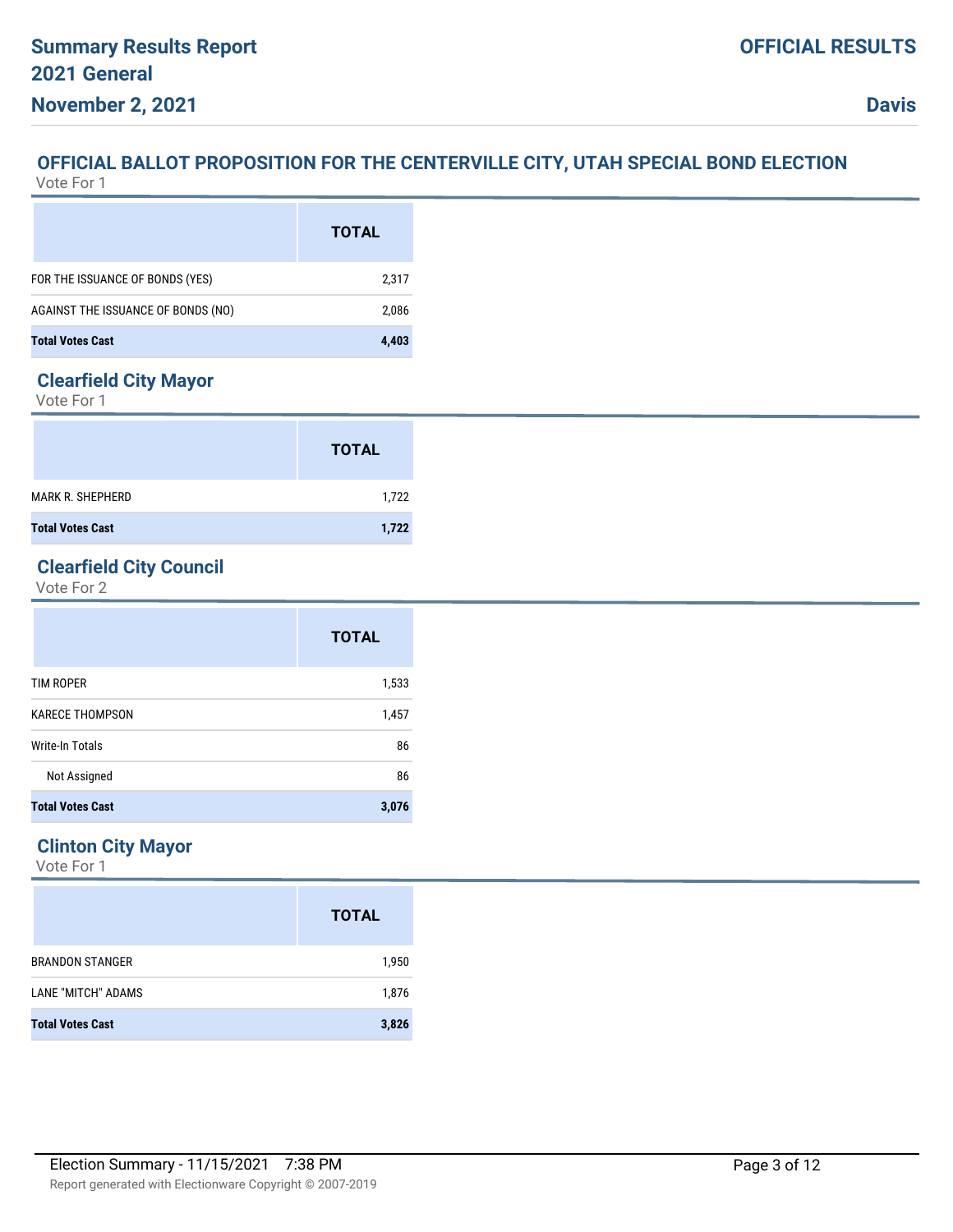### **Clinton City Council**

Vote For 2

|                         | <b>TOTAL</b> |
|-------------------------|--------------|
| <b>MARIE DOUGHERTY</b>  | 3,137        |
| <b>GARY TYLER</b>       | 1,703        |
| <b>MICHAEL PETERSEN</b> | 1,578        |
| <b>Total Votes Cast</b> | 6,418        |

# **Farmington City Mayor**

Vote For 1

|                         | <b>TOTAL</b> |
|-------------------------|--------------|
| <b>BRETT ANDERSON</b>   | 3,114        |
| REBECCA WAYMENT         | 2,073        |
| <b>Total Votes Cast</b> | 5,187        |

# **Farmington City Council**

Vote For 2

|                               | <b>TOTAL</b> |
|-------------------------------|--------------|
| ALEX B. LEEMAN                | 2,837        |
| <b>MELISSA ALLPHIN LAYTON</b> | 2,554        |
| SHAWN J. BEUS                 | 2,321        |
| <b>TYLER L. TURNER</b>        | 1,692        |
| <b>Total Votes Cast</b>       | 9,404        |

# **Fruit Heights City Mayor**

|                          | <b>TOTAL</b> |
|--------------------------|--------------|
| PIN JOHN M POHLMAN       | 1,097        |
| <b>SAG LAURA HUBRICH</b> | 703          |
| <b>Total Votes Cast</b>  | 1,800        |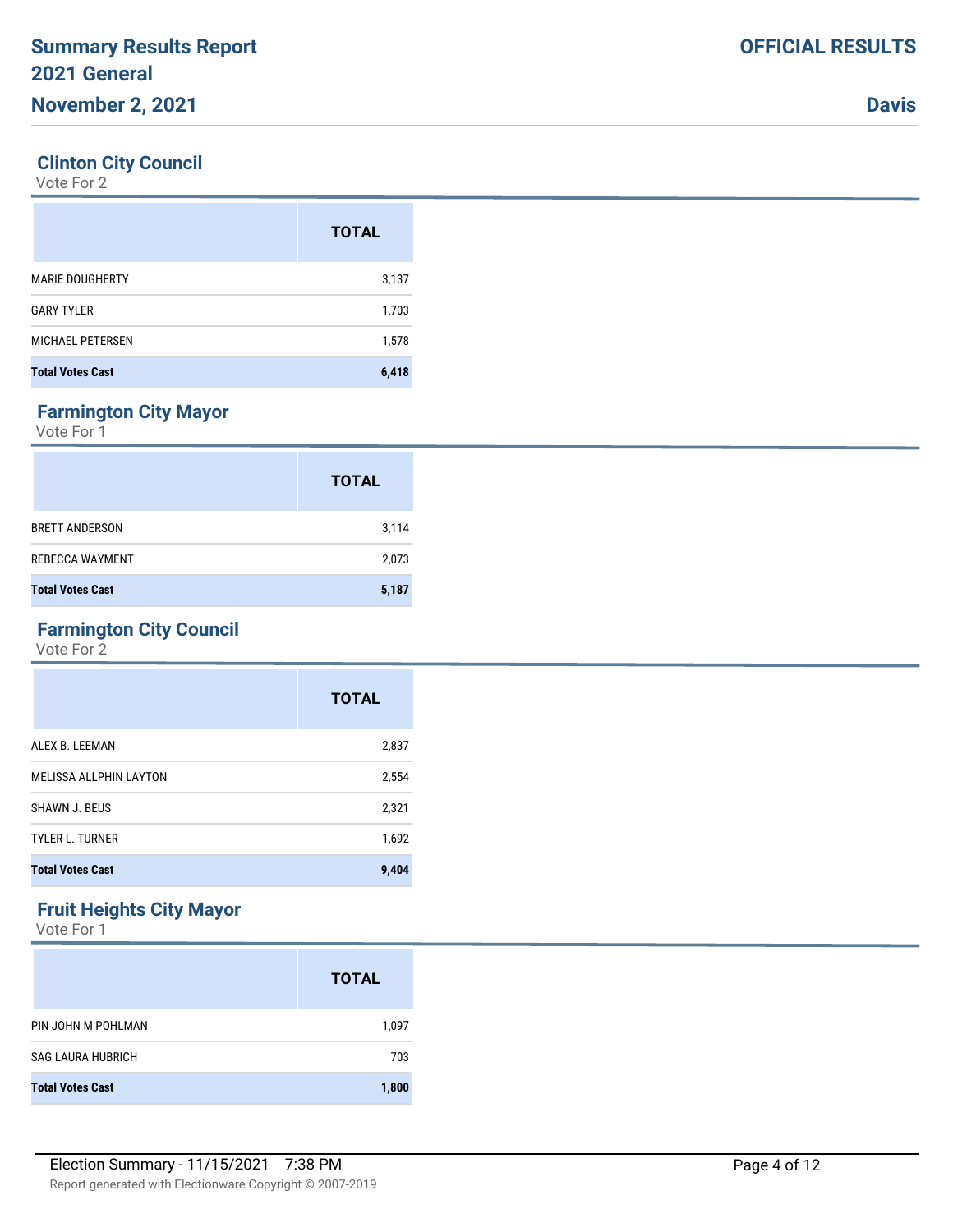#### **Fruit Heights City Council**

Vote For 2

|                           | <b>TOTAL</b> |
|---------------------------|--------------|
| PIN FLORENCE SADLER       | 1,239        |
| SAG GEORGE RAY            | 1,149        |
| <b>SAG KORRIN DICKSON</b> | 610          |
| <b>Total Votes Cast</b>   | 2,998        |

# **Kaysville City Mayor**

Vote For 1

|                         | <b>TOTAL</b> |
|-------------------------|--------------|
| TAMARA (TAMI) TRAN      | 4,967        |
| <b>JAY WELK</b>         | 3,318        |
| <b>Total Votes Cast</b> | 8,285        |

## **Kaysville City Council**

Vote For 2

|                         | <b>TOTAL</b> |
|-------------------------|--------------|
| ABBIGAYLE (ABBI) HUNT   | 4,154        |
| PERRY R OAKS            | 4,145        |
| ANDRE M LORTZ           | 3,618        |
| <b>NATE JACKSON</b>     | 3,130        |
| <b>Total Votes Cast</b> | 15,047       |

### **Proposition # 8 OFFICIAL BALLOT PROPOSITION FOR THE CITY OF KAYSVILLE, UTAH RAMP Tax** Vote For 1

|                         | <b>TOTAL</b> |
|-------------------------|--------------|
| Yes                     | 5,761        |
| No                      | 2,469        |
| <b>Total Votes Cast</b> | 8,230        |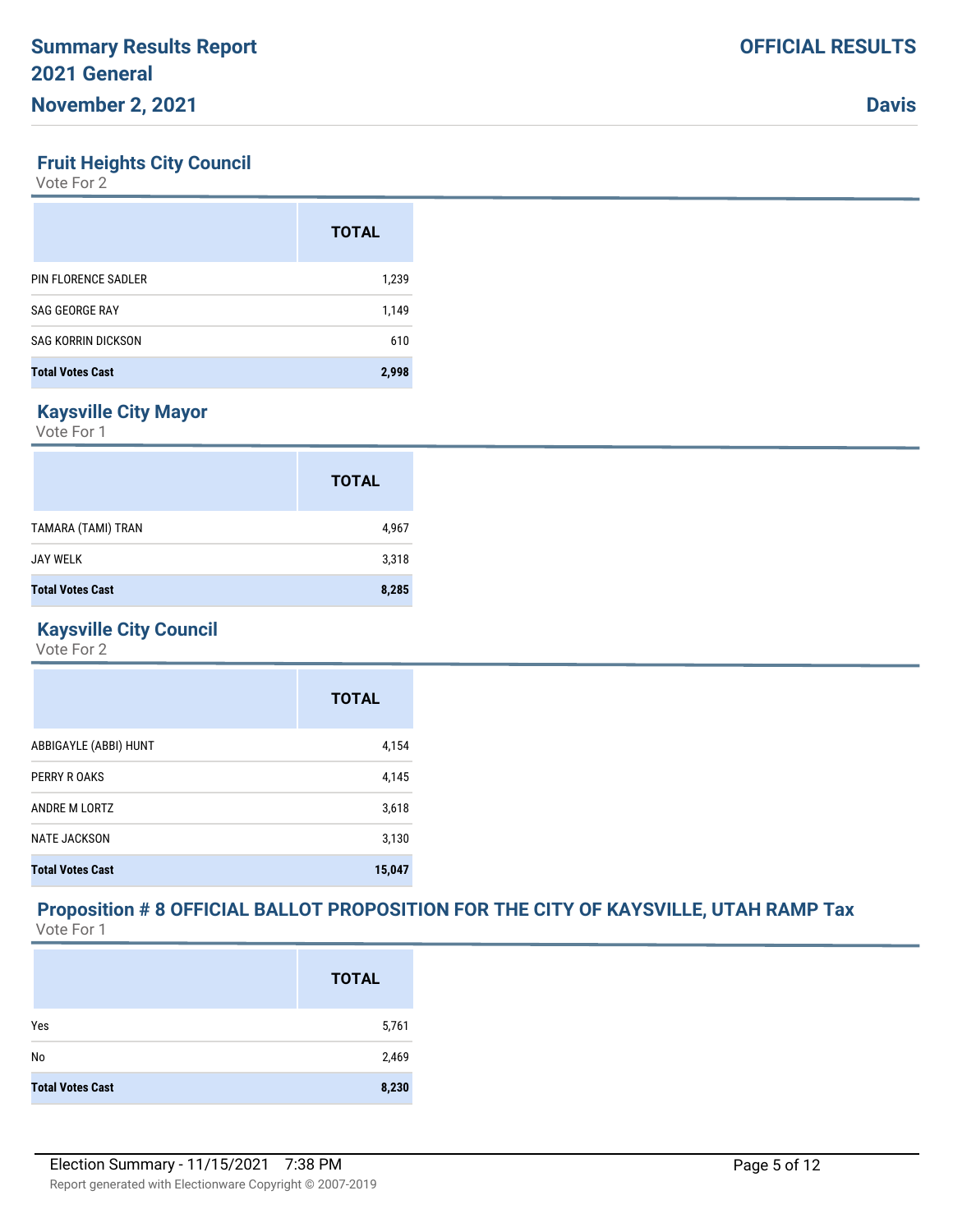#### **Layton City Mayor**

Vote For 1

|                         | <b>TOTAL</b> |
|-------------------------|--------------|
| JOY PETRO               | 10,364       |
| <b>Total Votes Cast</b> | 10,364       |

#### **Layton City Council**

Vote For 2

|                         | <b>TOTAL</b> |
|-------------------------|--------------|
| <b>TYSON ROBERTS</b>    | 6,828        |
| BETTINA SMITH EDMONDSON | 5,446        |
| <b>JESSE BAROCIO</b>    | 5,085        |
| C J BENSON              | 4,634        |
| <b>Total Votes Cast</b> | 21,993       |

#### **North Salt Lake City Mayor**

Vote For 1

|                          | <b>TOTAL</b> |
|--------------------------|--------------|
| <b>BRIAN J. HORROCKS</b> | 2,528        |
| <b>GARY WIDDERS</b>      | 620          |
| <b>Total Votes Cast</b>  | 3,148        |

### **North Salt Lake City Council**

|                         | <b>TOTAL</b> |
|-------------------------|--------------|
| ALISA VANLANGEVELD      | 1,768        |
| LISA BASKIN             | 1,627        |
| <b>TAMMY CLAYTON</b>    | 1,334        |
| MITCH TORGERSON         | 1,142        |
| <b>Total Votes Cast</b> | 5,871        |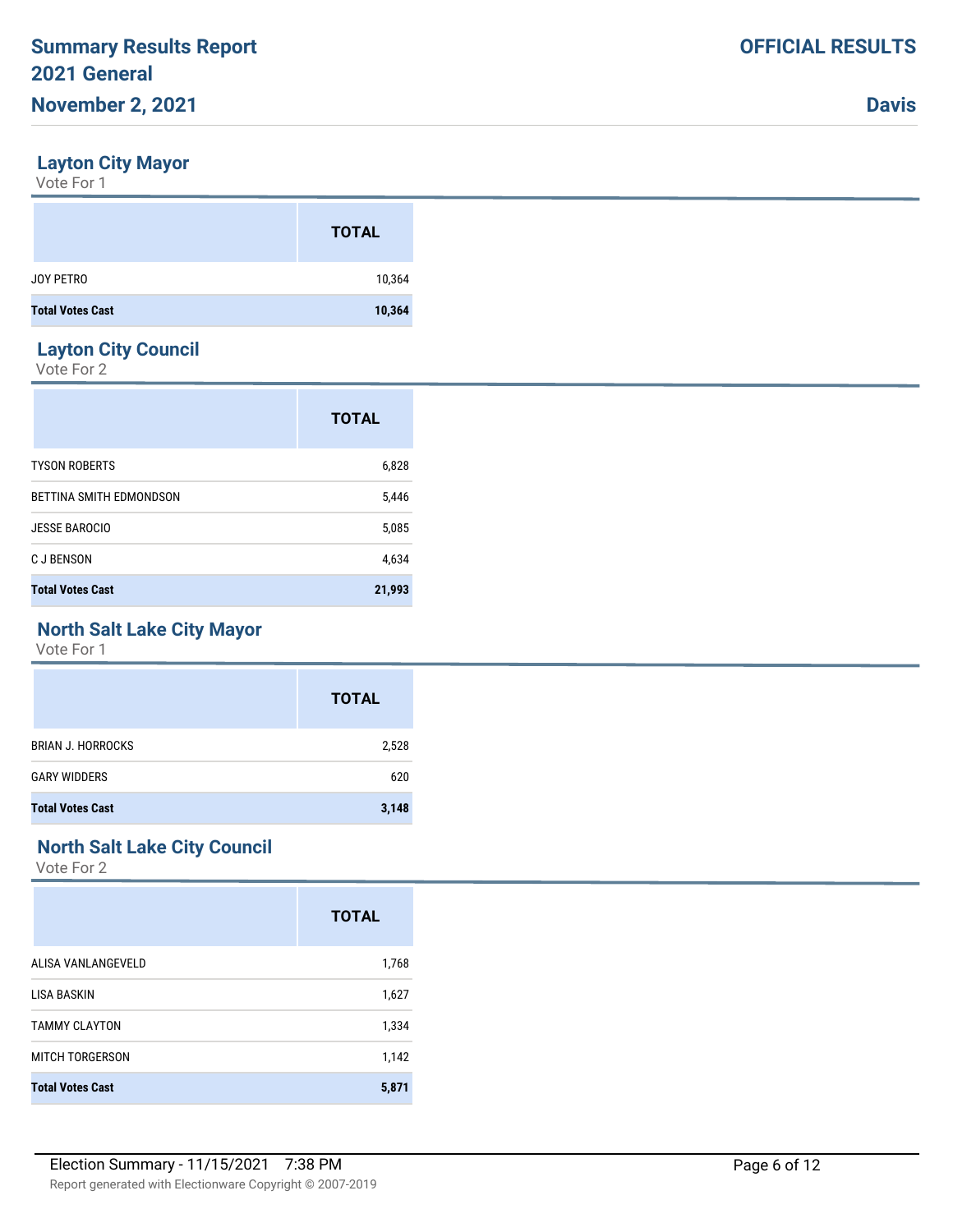#### **Sunset City Mayor**

Vote For 1

|                              | <b>TOTAL</b> |
|------------------------------|--------------|
| D HOWARD MADSEN              | 373          |
| <b>BEVERLY K. MACFARLANE</b> | 330          |
| Write-In: Linda L. Kight     | 20           |
| Write-In Totals              | 24           |
| Not Assigned                 | 4            |
| <b>Total Votes Cast</b>      | 727          |

### **Sunset City Council (4 year term)**

Vote For 2

|                         | <b>TOTAL</b> |
|-------------------------|--------------|
| <b>SCOTT S. WIGGILL</b> | 428          |
| NANCY GRECO SMALLING    | 396          |
| <b>RYAN FURNISS</b>     | 295          |
| RONALD FISH WILSON      | 124          |
| <b>Total Votes Cast</b> | 1,243        |

### **Sunset City Council (2 year term)**

|                          | <b>TOTAL</b> |
|--------------------------|--------------|
| Write-In: Nakisha Rigley | 214          |
| <b>Write-In Totals</b>   | 294          |
| Not Assigned             | 80           |
| <b>Total Votes Cast</b>  | 294          |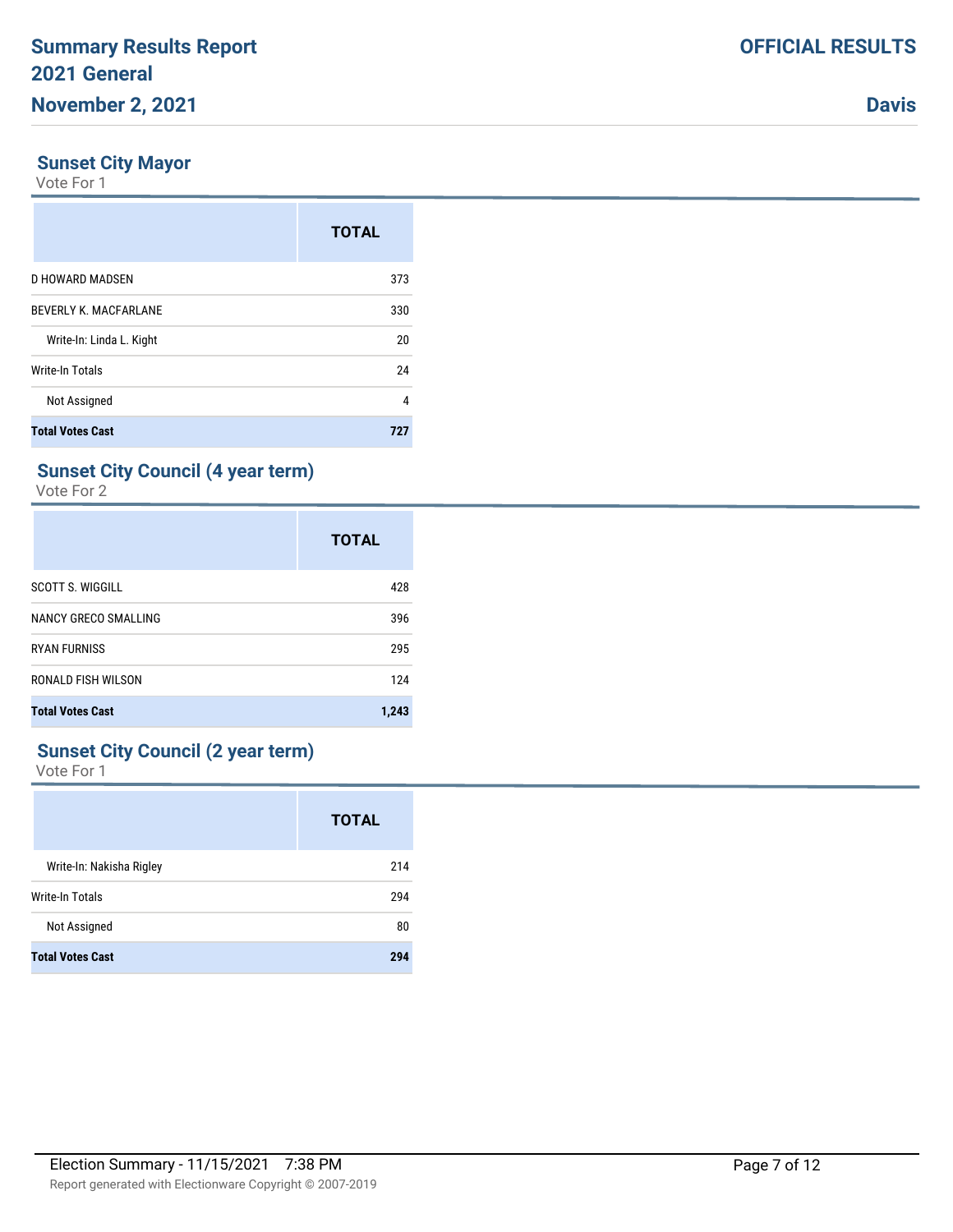#### **South Weber City Mayor**

Vote For 1

|                         | <b>TOTAL</b> |
|-------------------------|--------------|
| <b>ROD WESTBROEK</b>    | 1,225        |
| <b>WAYNE WINSOR</b>     | 1,014        |
| <b>Total Votes Cast</b> | 2,239        |

## **South Weber City Council**

Vote For 2

|                         | <b>TOTAL</b> |
|-------------------------|--------------|
| <b>JOEL DILLS</b>       | 1,247        |
| <b>ANGIE PETTY</b>      | 1,034        |
| Write-In: TG George     | 953          |
| <b>MARTY MCFADDEN</b>   | 590          |
| <b>Write-In Totals</b>  | 987          |
| Not Assigned            | 34           |
| <b>Total Votes Cast</b> | 3,858        |

#### **Proposition # 14 Recreation, Arts, and Parks (RAP) Tax**

Vote For 1

|                         | <b>TOTAL</b> |
|-------------------------|--------------|
| Yes                     | 1,289        |
| No                      | 910          |
| <b>Total Votes Cast</b> | 2,199        |

## **Syracuse City Mayor**

|                         | <b>TOTAL</b> |
|-------------------------|--------------|
| DAVE MAUGHAN            | 2,907        |
| MICHAEL GAILEY          | 2,460        |
| <b>Total Votes Cast</b> | 5,367        |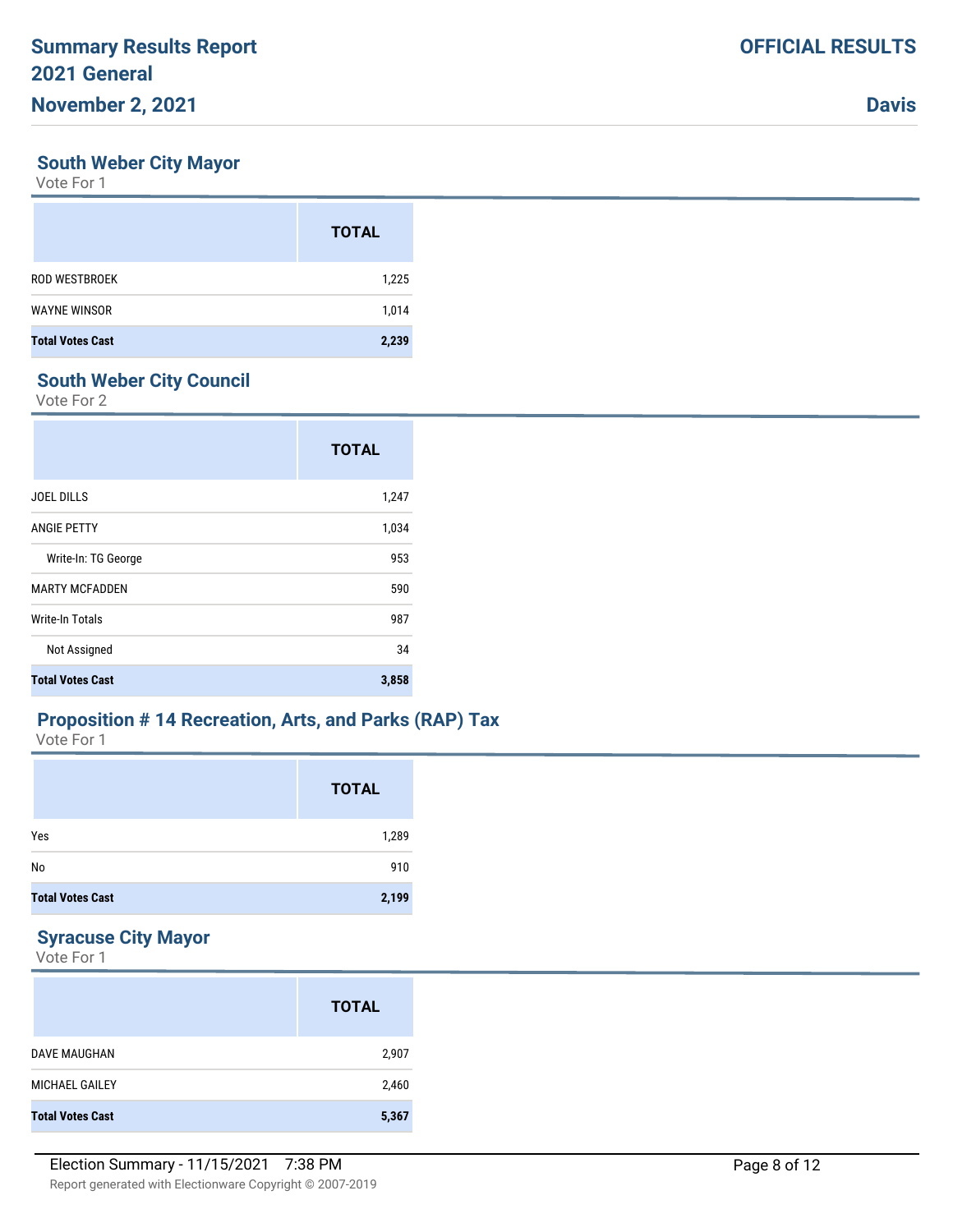### **Syracuse City Council**

Vote For 2

|                         | <b>TOTAL</b> |
|-------------------------|--------------|
| JORDAN B. SAVAGE        | 3,094        |
| <b>JENNIFER CARVER</b>  | 2,310        |
| <b>PAUL WATSON</b>      | 2,257        |
| <b>BRETT D. CRAGUN</b>  | 2,188        |
| <b>Total Votes Cast</b> | 9,849        |

# **West Bountiful City Mayor**

Vote For 1

|                         | <b>TOTAL</b> |
|-------------------------|--------------|
| <b>KENNETH ROMNEY</b>   | 1,179        |
| <b>Total Votes Cast</b> | 1,179        |

# **West Bountiful City Council**

Vote For 2

|                         | <b>TOTAL</b> |
|-------------------------|--------------|
| <b>MARK PREECE</b>      | 775          |
| <b>KELLY ENQUIST</b>    | 723          |
| MICHELLE CURTIS         | 658          |
| <b>JESSICA GERTSCH</b>  | 408          |
| <b>Total Votes Cast</b> | 2,564        |

# **West Point City Mayor**

|                         | <b>TOTAL</b> |
|-------------------------|--------------|
| <b>BRIAN VINCENT</b>    | 1,232        |
| <b>GARY L PETERSEN</b>  | 1,160        |
| <b>Total Votes Cast</b> | 2,392        |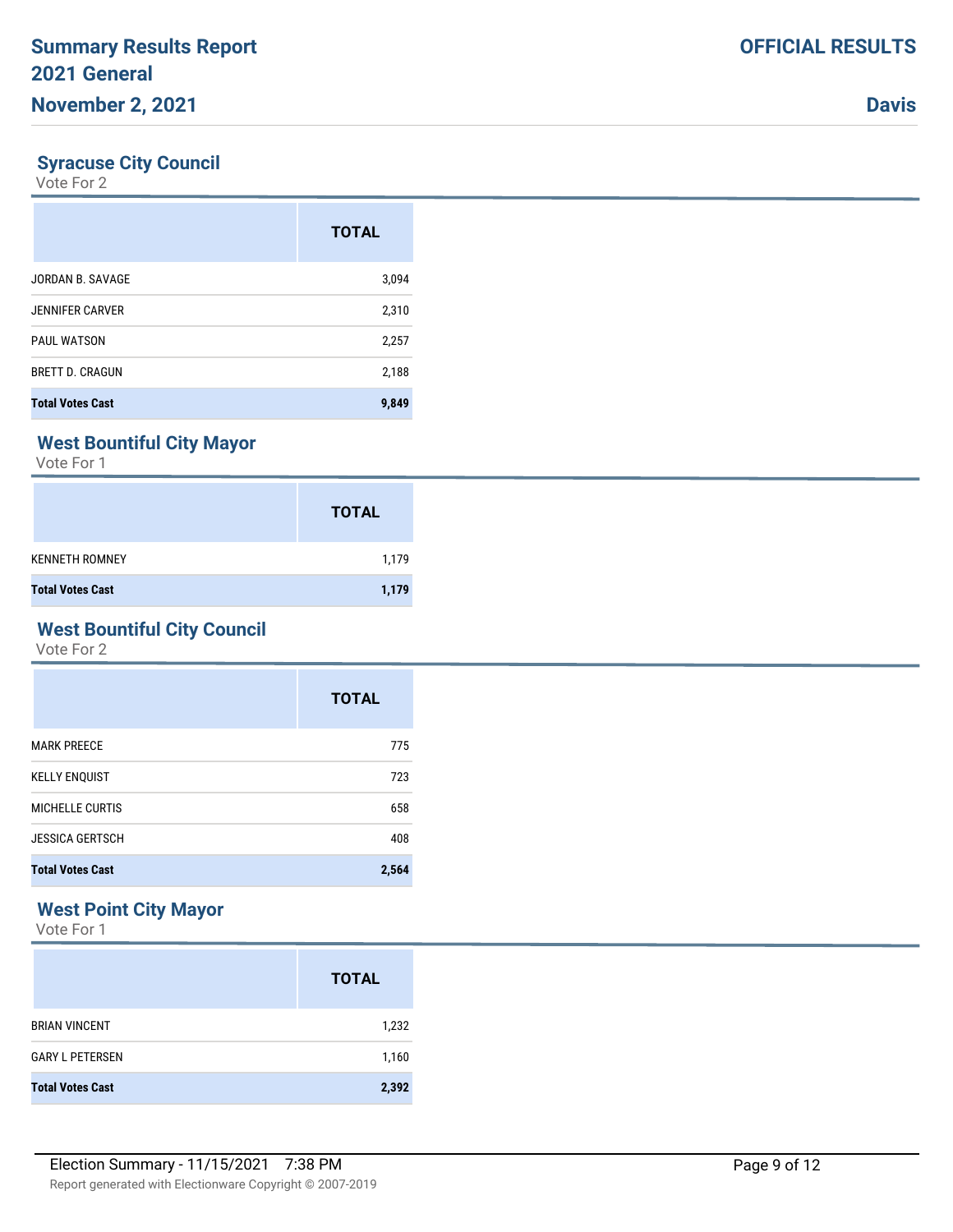#### **West Point City Council**

Vote For 2

|                         | <b>TOTAL</b> |
|-------------------------|--------------|
| <b>BRAD LEE</b>         | 1,430        |
| <b>MICHELE SWENSON</b>  | 1,156        |
| ANDY DAWSON             | 1,026        |
| <b>JEREMY STRONG</b>    | 824          |
| <b>Total Votes Cast</b> | 4,436        |

## **Woods Cross City Mayor**

Vote For 1

|                         | <b>TOTAL</b> |
|-------------------------|--------------|
| <b>RYAN WESTERGARD</b>  | 1,503        |
| <b>Total Votes Cast</b> | 1,503        |

# **Woods Cross City Council**

|                         | <b>TOTAL</b> |
|-------------------------|--------------|
| <b>JESSICA KELEMEN</b>  | 1,166        |
| <b>GARY SHARP</b>       | 833          |
| <b>JIM GROVER</b>       | 698          |
| <b>TAMRA DAYLEY</b>     | 453          |
| <b>Total Votes Cast</b> | 3,150        |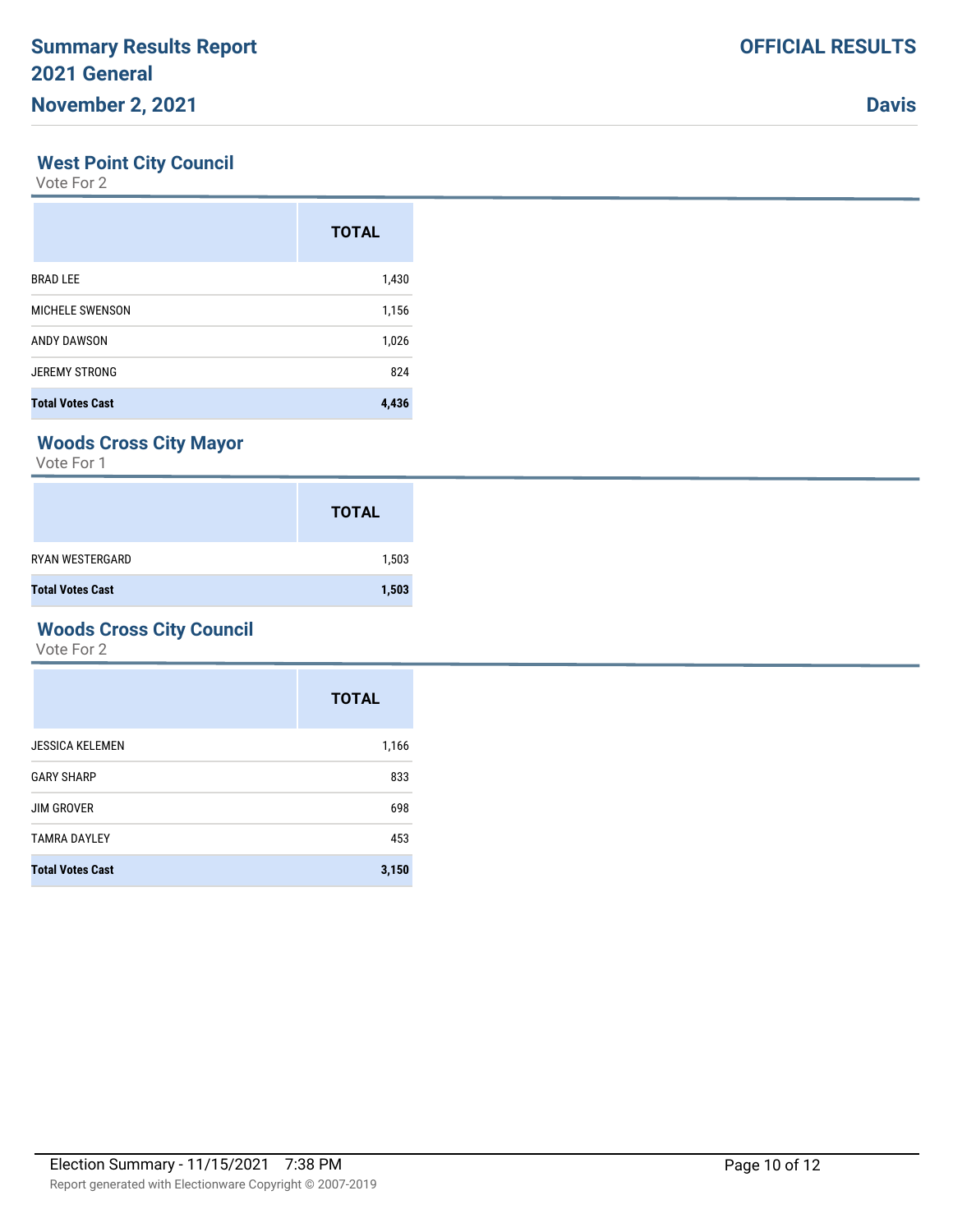#### **Benchland Water District Trustee**

Vote For 4

|                         | <b>TOTAL</b> |
|-------------------------|--------------|
| <b>JUDY RICE</b>        | 2,794        |
| PAUL E. WHITE           | 2,619        |
| JAMES H. TAYLOR         | 2,338        |
| <b>JUSTEN SMITH</b>     | 2,283        |
| PHIL LEONARD            | 2,283        |
| <b>ROSS D BALLARD</b>   | 1,737        |
| <b>Total Votes Cast</b> | 14,054       |

#### **Hooper Water Improvement District Trustee (At Large)**

Vote For 1

|                         | <b>TOTAL</b> |
|-------------------------|--------------|
| <b>WAYNE B. HAWS</b>    | 559          |
| <b>Total Votes Cast</b> | 559          |

#### **Hooper Water Improvement District Trustee (District 3)**

|                         | <b>TOTAL</b> |
|-------------------------|--------------|
| <b>COLE TUBBS</b>       | 327          |
| <b>GARY M. KAPP</b>     | 284          |
| <b>Total Votes Cast</b> | 611          |